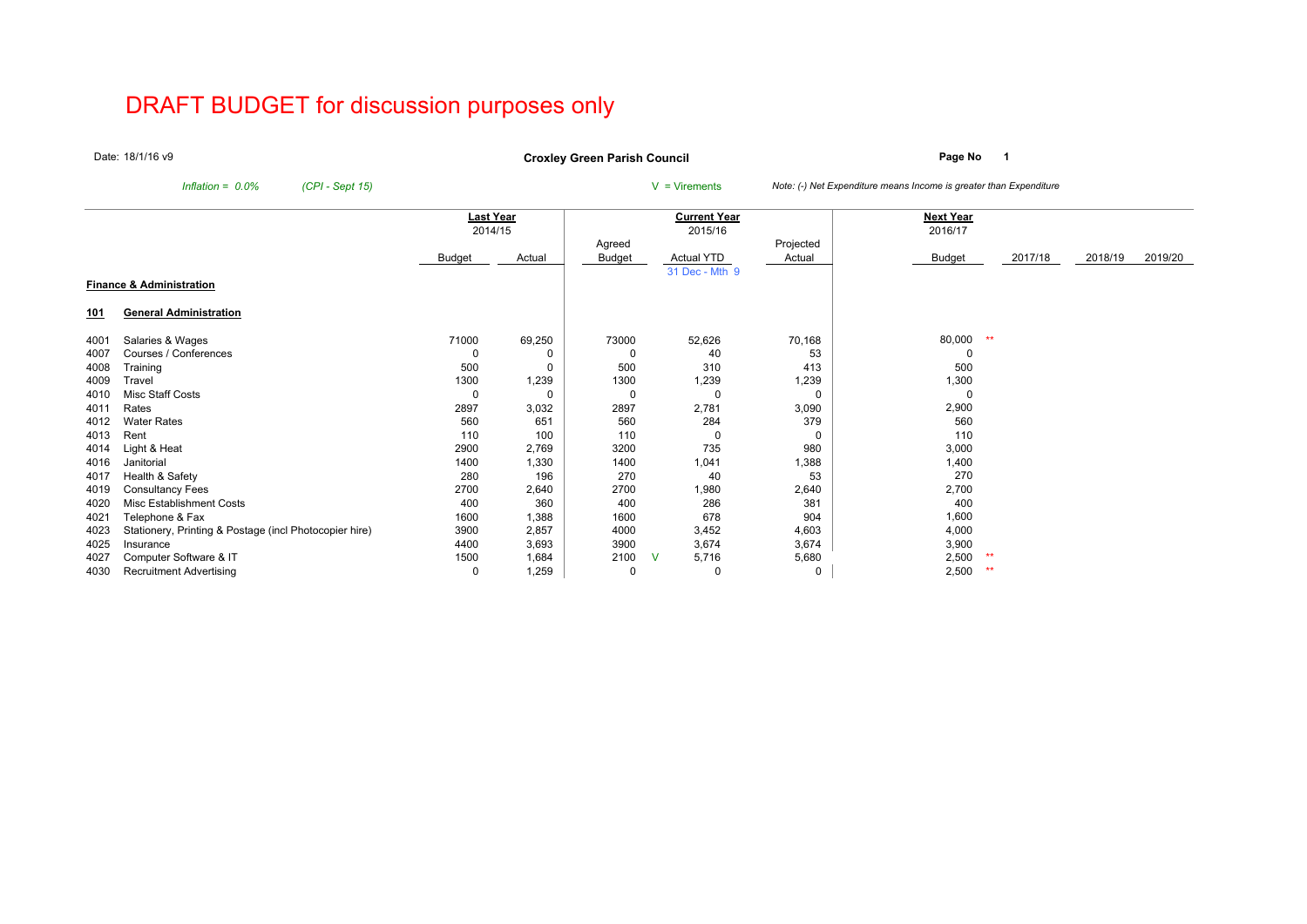# **Page No <sup>2</sup> Croxley Green Parish Council**

|                                                              |                                                                                                                                                                                                                               | <b>Last Year</b><br><b>Budget</b>                                   | 2014/15<br>Actual                                                            | Agreed<br><b>Budget</b>                                                    | <b>Current Year</b><br>2015/16<br><b>Actual YTD</b><br>31 Dec - Mth 9                | Projected<br>Actual                                        | <b>Next Year</b><br>2016/17<br><b>Budget</b> | 2017/18           | 2018/19           | 2019/20           |
|--------------------------------------------------------------|-------------------------------------------------------------------------------------------------------------------------------------------------------------------------------------------------------------------------------|---------------------------------------------------------------------|------------------------------------------------------------------------------|----------------------------------------------------------------------------|--------------------------------------------------------------------------------------|------------------------------------------------------------|----------------------------------------------|-------------------|-------------------|-------------------|
| 4036<br>4038<br>4042<br>4046<br>4151<br>4156<br>4157<br>4158 | <b>Property Maintenance</b><br><b>Maintenance Contracts</b><br><b>Equipment Maintenance</b><br><b>Equipment Purchased</b><br><b>Bank Charges</b><br>Audit Fees - External<br>Audit Fees - Internal<br><b>Accountancy Fees</b> | 400<br>0<br>$\Omega$<br>$\Omega$<br>$\Omega$<br>1,000<br>900<br>870 | 753<br>$\mathbf 0$<br>$\mathbf 0$<br>471<br>$\mathbf 0$<br>600<br>738<br>841 | 400<br>$\Omega$<br>$\Omega$<br>$\Omega$<br>$\Omega$<br>1,000<br>910<br>880 | 719<br>$\mathbf 0$<br>$\mathbf 0$<br>712<br>$\mathbf 0$<br>234<br>369<br>$\mathbf 0$ | 959<br>0<br>0<br>949<br>$\mathbf 0$<br>1,000<br>910<br>880 | 400<br>$\Omega$<br>1,000<br>910<br>880       |                   |                   |                   |
|                                                              | Ext. Decoration of Office<br>4903/1! New Village Centre<br><b>Balancing figure</b><br>Tfr from Reserves re Salary underspend in 2014/15<br>Tfr from Reserves (if required)                                                    | $\mathbf 0$<br>2,500<br>0<br>$-8,000$<br>0<br>$\mathbf 0$           |                                                                              | 0<br>$\Omega$<br>$\Omega$<br>$-5,000$<br>0<br>$\Omega$                     |                                                                                      | 0<br>0<br>0<br>0<br>0<br>0<br>0                            | $\Omega$<br>$\Omega$                         |                   |                   |                   |
|                                                              | <b>OverHead Expenditure</b>                                                                                                                                                                                                   | 93,117                                                              | 95,851                                                                       | 96,127                                                                     | 76,916                                                                               | 100,344                                                    | 110,830                                      | $\mathbf 0$       | $\mathbf 0$       | $\mathbf 0$       |
| 1001<br>1076<br>1080                                         | <b>Rent Recieved</b><br>Precept<br>Miscellaneous Income (TRDC Grant)                                                                                                                                                          | $\mathsf 0$<br>257,978<br>12,579                                    | 10<br>257,978<br>12,579                                                      | 0<br>273,174<br>8,428                                                      | 10<br>273,174<br>8,428                                                               | 10<br>273,174<br>8,428                                     | 10<br>284,021<br>4,277                       | 10<br>$\mathbf 0$ | 10<br>$\mathbf 0$ | 10<br>$\mathbf 0$ |
| 1090                                                         | <b>Interest Received</b>                                                                                                                                                                                                      | $30\,$                                                              | 33                                                                           | 30                                                                         | 6                                                                                    | 30                                                         | 30                                           |                   |                   |                   |
|                                                              | <b>Total Income</b>                                                                                                                                                                                                           | 270,587                                                             | 270,600                                                                      | 281,632                                                                    | 281,618                                                                              | 281,642                                                    | 288,338                                      | 10                | 10                | 10                |
|                                                              | 101<br><b>Net Expenditure</b>                                                                                                                                                                                                 | $-177,470$                                                          | $-174,749$                                                                   | $-185,505$                                                                 | $-204,702$                                                                           | $-181,298$                                                 | $-177,508$                                   | $-10$             | $-10$             | $-10$             |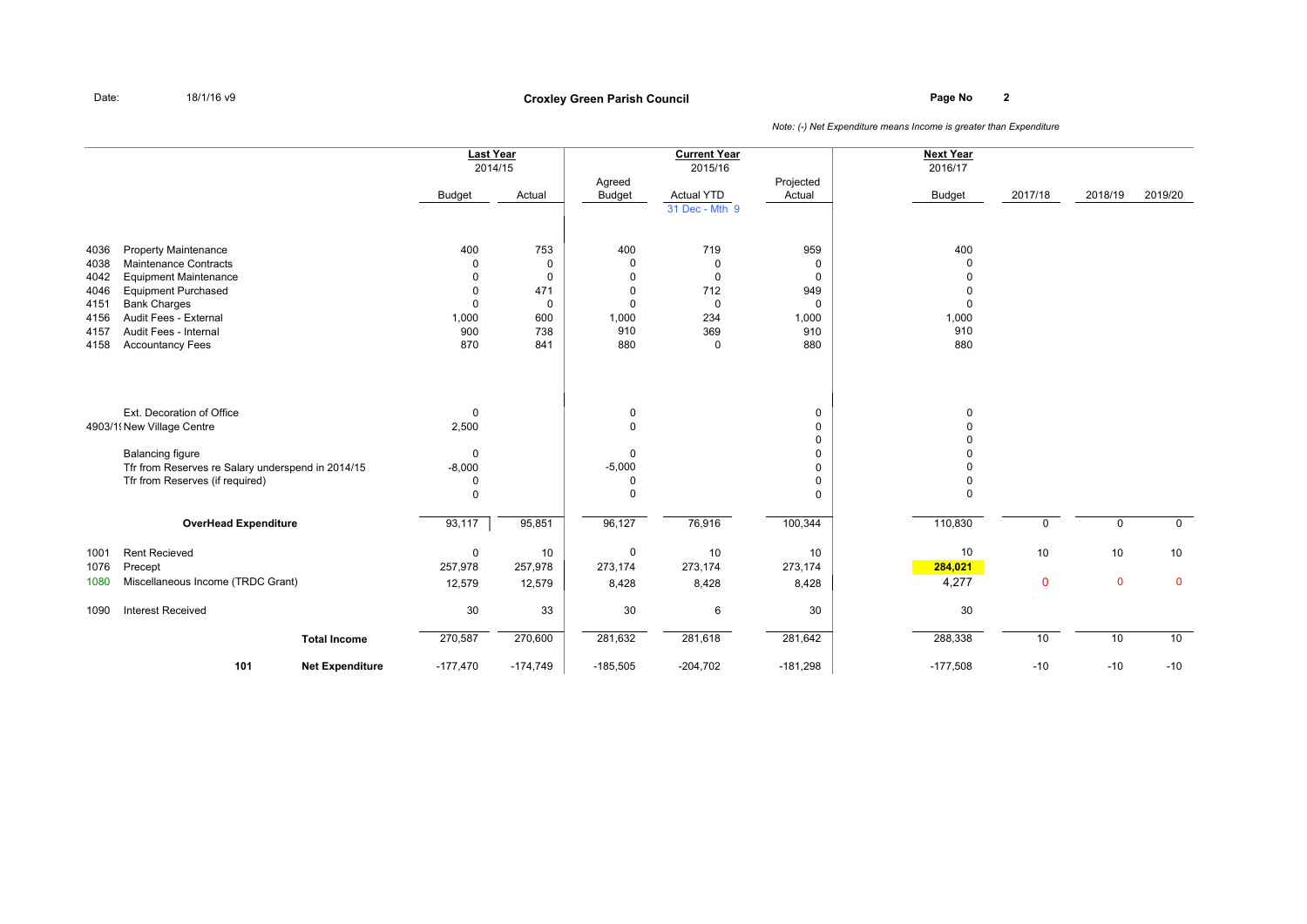### **Page No <sup>3</sup> Croxley Green Parish Council**

|            |                                     |                        | <b>Last Year</b> |         |          | <b>Current Year</b> |           | <b>Next Year</b> |         |         |         |
|------------|-------------------------------------|------------------------|------------------|---------|----------|---------------------|-----------|------------------|---------|---------|---------|
|            |                                     |                        |                  | 2014/15 |          | 2015/16             |           | 2016/17          |         |         |         |
|            |                                     |                        |                  |         | Agreed   |                     | Projected |                  |         |         |         |
|            |                                     |                        | Budget           | Actual  | Budget   | Actual YTD          | Actual    | <b>Budget</b>    | 2017/18 | 2018/19 | 2019/20 |
|            |                                     |                        |                  |         |          | 31 Dec - Mth 9      |           |                  |         |         |         |
| <u>102</u> | <b>Local Democracy</b>              |                        |                  |         |          |                     |           |                  |         |         |         |
|            |                                     |                        |                  |         |          |                     |           |                  |         |         |         |
| 4020       | Misc Establishment Costs            |                        | $\mathbf 0$      |         | 0        |                     | $\Omega$  | 0                |         |         |         |
| 4024       | Subscriptions/Publications          |                        | 7400             | 7,350   | 7400     | 7,378               | 7,400     | 7,400            |         |         |         |
| 4033       | Parish Pump Newsletter              |                        | 3400             | 2,773   | 3400     | 318                 | 424       | 3,400            |         |         |         |
| 4201       | <b>Chairman's Discretion Budget</b> |                        | 500              | 461     | 500      | $-400$              | $-400$    | 500              |         |         |         |
| 4251       | <b>Election Expenses</b>            |                        | 1250             | 11,620  | 5000     | $-5,810$            | 5,000     | 5,000            | 1,250   | 1,250   | 1,250   |
| 4300       | Events - Revels on the Green        |                        | 350              |         | 350      | 0                   | $\Omega$  | 350              |         |         |         |
|            |                                     |                        |                  |         |          |                     |           |                  |         |         |         |
|            |                                     |                        |                  |         |          |                     |           |                  |         |         |         |
|            | <b>OverHead Expenditure</b>         |                        | 12,900           | 22,204  | 16,650   | 1,486               | 12,424    | 16,650           | 1,250   | 1,250   | 1,250   |
| 1031       | Map Income                          |                        | $\mathbf 0$      | 0       | $\Omega$ | $\mathbf 0$         | $\Omega$  | 0                |         |         |         |
| 1051       | Advertising Income                  |                        | 1,600            | 503     | 1,600    | 152                 | 500       | 1,600            |         |         |         |
|            |                                     |                        |                  |         |          |                     |           |                  |         |         |         |
|            |                                     | <b>Total Income</b>    | 1,600            | 503     | 1,600    | 152                 | 500       | 1,600            |         |         |         |
|            |                                     |                        |                  |         |          |                     |           |                  |         |         |         |
|            | 102                                 | <b>Net Expenditure</b> | 11,300           | 21,701  | 15,050   | 1,334               | 11,924    | 15,050           | 1,250   | 1,250   | 1,250   |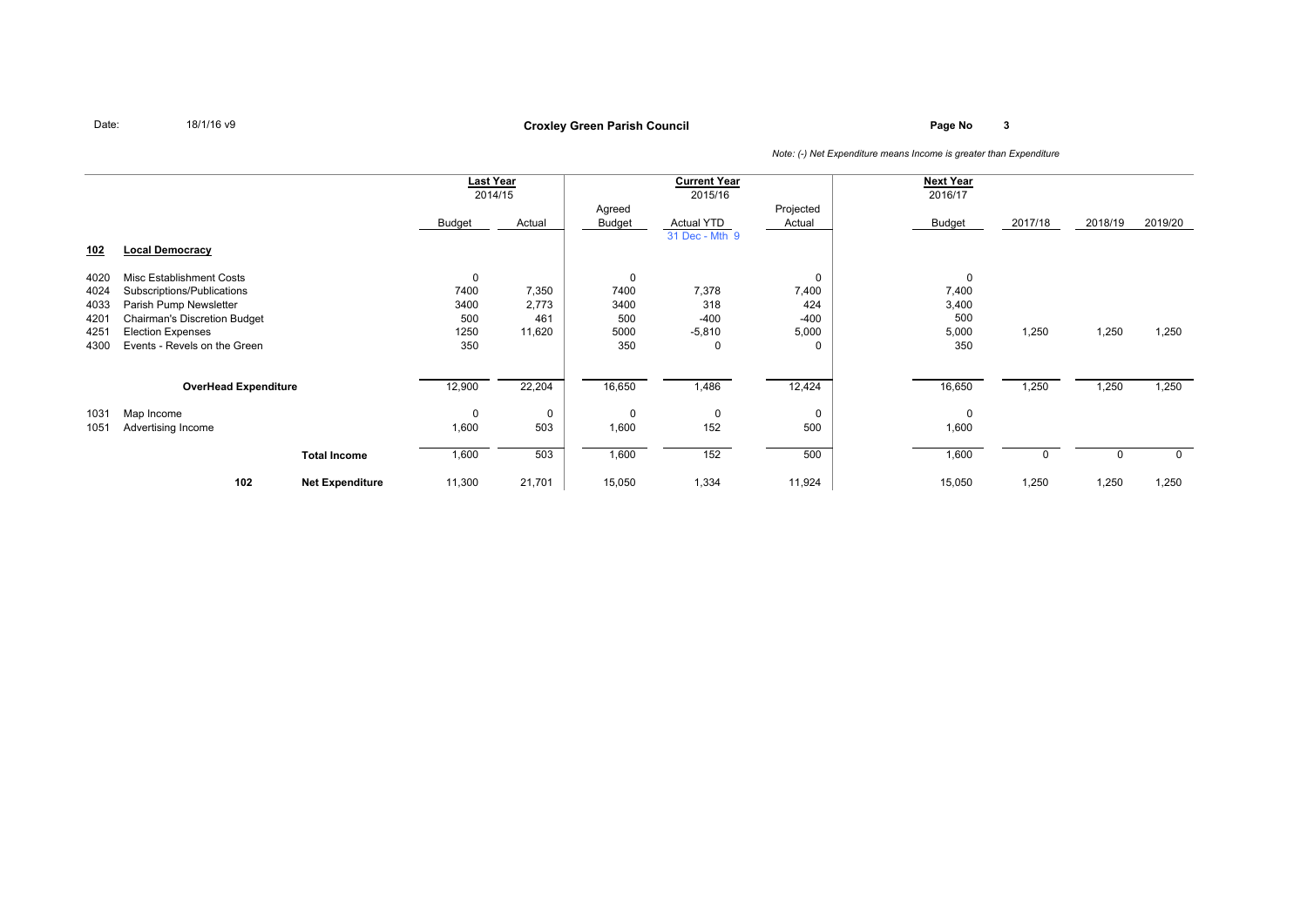|            |                                 | <b>Last Year</b> |         |               | <b>Current Year</b> |             | <b>Next Year</b> |         |             |             |
|------------|---------------------------------|------------------|---------|---------------|---------------------|-------------|------------------|---------|-------------|-------------|
|            |                                 |                  | 2014/15 |               | 2015/16             |             | 2016/17          |         |             |             |
|            |                                 |                  |         | Agreed        |                     | Projected   |                  |         |             |             |
|            |                                 | <b>Budget</b>    | Actual  | <b>Budget</b> | <b>Actual YTD</b>   | Actual      | Budget           | 2017/18 | 2018/19     | 2019/20     |
|            |                                 |                  |         |               | 31 Dec - Mth 9      |             |                  |         |             |             |
| <u>103</u> | <b>Groundworks</b>              |                  |         |               |                     |             |                  |         |             |             |
| 4001       | Salaries & Wages                | 51,500           | 41,810  | 52,000        | 33,804              | 45,072      | $**$<br>57,200   |         |             |             |
| 4006       | <b>Protective Clothing</b>      | 340              | 578     | 340           | 104                 | 139         | 340              |         |             |             |
| 4008       | Training                        | 500              | 1,894   | 500           | 125                 | 167         | 500              |         |             |             |
| 4010       | <b>Misc Staff Costs</b>         | 720              | 588     | 730           | 536                 | 715         | 730              |         |             |             |
| 4012       | <b>Water Rates</b>              | 400              | 495     | 700           | 374                 | 499         | 700              |         |             |             |
| 4016       | Janitorial                      | $\mathbf 0$      |         | 0             |                     | $\mathbf 0$ | $\mathbf 0$      |         |             |             |
| 4017       | Health & Safety                 | 750              | 26      | 500           | 215                 | 287         | 500              |         |             |             |
| 4018       | Refuse/Green Waste Disposal     | 0                |         | 0             | 48                  | 64          | 0                |         |             |             |
| 4020       | <b>Misc Establishment Costs</b> | 0                |         | 0             |                     | 0           | 0                |         |             |             |
| 4036       | <b>Property Maintenance</b>     | 500              | 289     | 500           | 155                 | 207         | 500              |         |             |             |
| 4037       | Grounds Maintenance             | 2,100            | 642     | 1,500         | 495                 | 660         | 1,500            |         |             |             |
| 4038       | <b>Maintenance Contracts</b>    | 2,000            | 1,085   | 2,000         |                     | $\mathbf 0$ | 2,000            |         |             |             |
| 4041       | <b>Equipment Hire</b>           | $\Omega$         |         | $\Omega$      | 181                 | 241         | $\Omega$         |         |             |             |
| 4042       | <b>Equipment Maintenance</b>    | 600              | 2,334   | 1,500         | 103                 |             | 1,500            |         |             |             |
| 4046       | <b>Equipment Purchased</b>      | 500              | 2,066   | 750           | 318                 |             | 500              |         |             |             |
| 4047       | Footpath Maintenance            | $\Omega$         | 33      | $\Omega$      |                     | 0           | 0                |         |             |             |
| 4051       | Vehicle License & Insurance     | 2,500            | 2,124   | 2,500         | 1,886               |             | 2,500            |         |             |             |
| 4055       | Fuel & Oil - LS08 WCP           | 1,300            | 769     | 1,000         | 784                 | 1,045       | 1,000            |         |             |             |
| 4060       | Fuel & Oil - Groundworks        | 830              | 755     | 840           | 288                 | 384         | 840              |         |             |             |
| 4070       | Maintenance - LS08 WCP          | 550              | 370     | 560           | 498                 | 664         | 560              |         |             |             |
| 4071       | Maintenance - Tractor           | 1,100            | 1,361   | 1,100         | 0                   |             | 1,100            |         |             |             |
| 4072       | Maintenance - Ride on Mower     | 500              | 81      | 500           | 255                 | 340         | 500              |         |             |             |
|            | <b>OverHead Expenditure</b>     | 66,690           | 57,300  | 67,520        | 40,169              | 50,483      | 72,470           | 0       | $\mathbf 0$ | $\mathbf 0$ |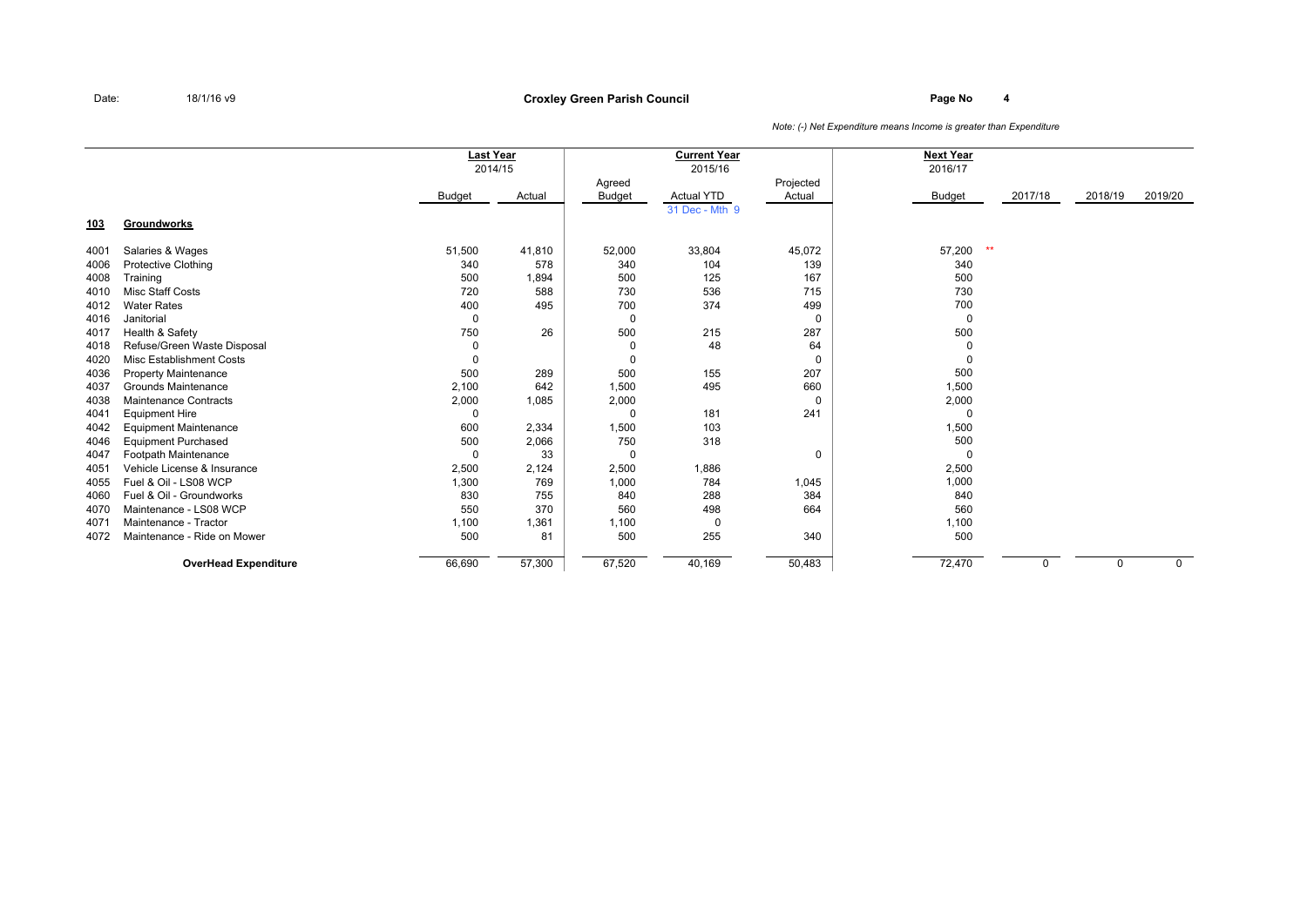### **Page No <sup>5</sup> Croxley Green Parish Council**

|                      |                                                                               |                        | <b>Last Year</b> | 2014/15     |                                 | <b>Current Year</b><br>2015/16      |                     | <b>Next Year</b><br>2016/17 |         |         |             |
|----------------------|-------------------------------------------------------------------------------|------------------------|------------------|-------------|---------------------------------|-------------------------------------|---------------------|-----------------------------|---------|---------|-------------|
|                      |                                                                               |                        | Budget           | Actual      | Agreed<br>Budget                | <b>Actual YTD</b><br>31 Dec - Mth 9 | Projected<br>Actual | Budget                      | 2017/18 | 2018/19 | 2019/20     |
|                      |                                                                               |                        |                  |             |                                 |                                     |                     |                             |         |         |             |
| 1061<br>1062<br>1080 | Agency Income - HCC Mtce<br>Agency Income - TRDC Mtce<br>Miscellaneous Income |                        | 0<br>0<br>0      | 0<br>0<br>0 | 0<br>$\mathbf 0$<br>$\mathbf 0$ | $\mathbf 0$<br>$\mathbf 0$<br>0     | 0<br>0<br>0         | 0<br>0                      |         |         |             |
|                      |                                                                               | <b>Total Income</b>    | U                | 0           | 0                               | 0                                   | 0                   |                             |         |         | $\mathbf 0$ |
|                      | 103                                                                           | <b>Net Expenditure</b> | 66,690           | 57,300      | 67,520                          | 40,169                              | 50,483              | 72,470                      | 0       | 0       | $\mathbf 0$ |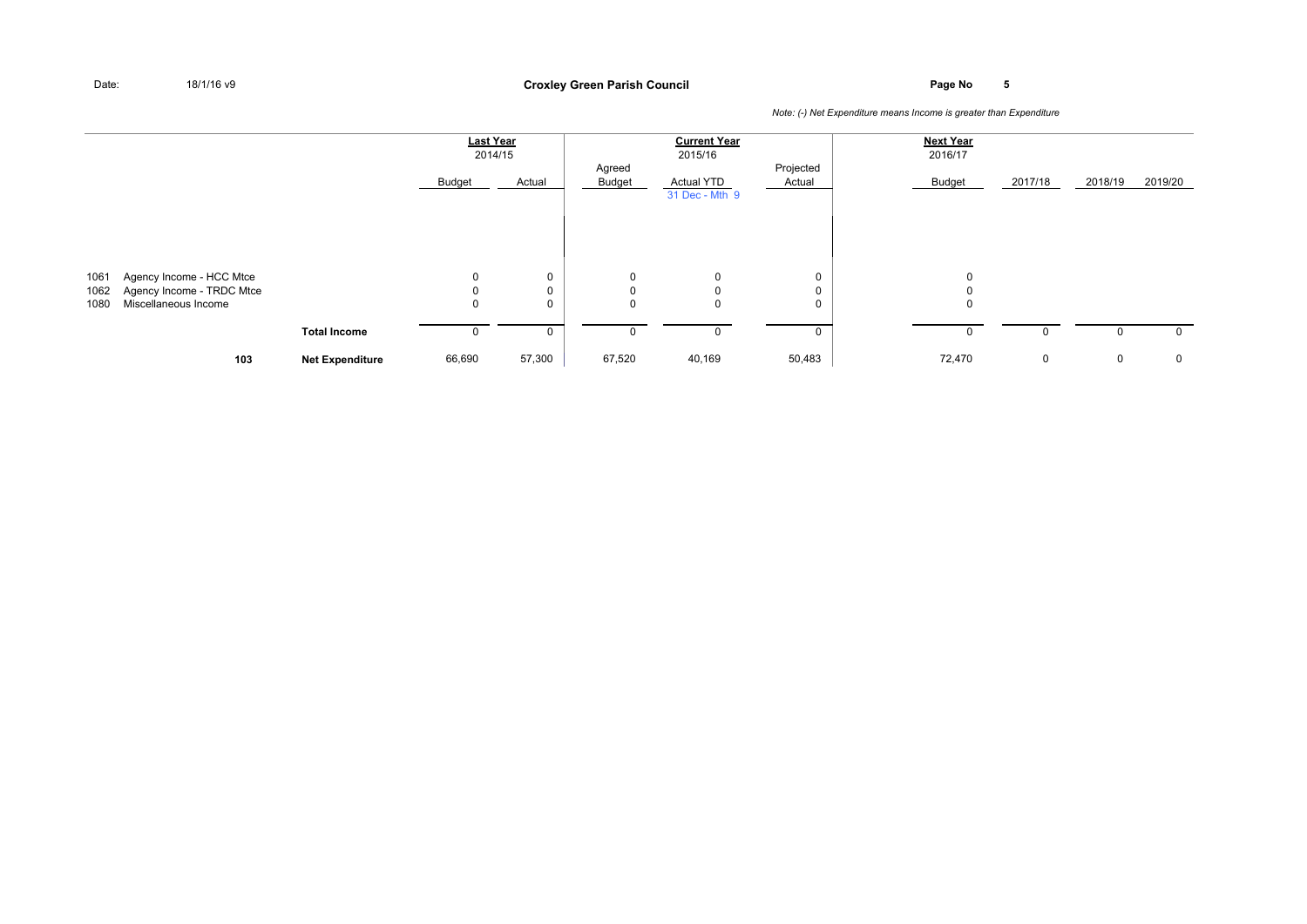**Page No <sup>6</sup> Croxley Green Parish Council**

|              |                                                          |                        |                      | <b>Last Year</b><br>2014/15 |                      | <b>Current Year</b><br>2015/16      |                     | <b>Next Year</b><br>2016/17 |             |             |                |
|--------------|----------------------------------------------------------|------------------------|----------------------|-----------------------------|----------------------|-------------------------------------|---------------------|-----------------------------|-------------|-------------|----------------|
|              |                                                          |                        | Budget               | Actual                      | Agreed<br>Budget     | <b>Actual YTD</b><br>31 Dec - Mth 9 | Projected<br>Actual | <b>Budget</b>               | 2017/18     | 2018/19     | 2019/20        |
| 107          | <b>Grants (incl S137/S145)</b>                           |                        |                      |                             |                      |                                     |                     |                             |             |             |                |
| 4200         | <b>Councils Charity Expenditure</b>                      |                        | 3,000                | 1,100                       | 3,000                | 2,630                               |                     | 3,000                       |             |             |                |
| 4260         | Community/Village Hall Grant                             |                        | 7,100                | 8,542                       | 8,425                | 8,425                               |                     | 8,988                       |             |             |                |
| 4711         | Grants:<br>S137 etc - General                            |                        | 3,000                | $-1,126$                    | 1,500                | $-531$                              |                     | 1,500                       |             |             |                |
|              | Stained Glass Window or Doors at All Saints Church       |                        |                      |                             | 5,000                | $\mathbf 0$                         | $\mathbf 0$         | 5,000                       |             |             |                |
|              | Tfr from Reserves                                        |                        | $\mathsf 0$          |                             | $\mathbf 0$          |                                     |                     | $-5,000$                    |             |             |                |
|              | <b>OverHead Expenditure</b>                              |                        | 13,100               | 8,516                       | 17,925               | 10,524                              | $\mathbf 0$         | 13,488                      | $\mathbf 0$ | $\mathbf 0$ | $\overline{0}$ |
| 1077<br>1200 | <b>Grants Received</b><br><b>Councils Charity Income</b> |                        | $\mathbf 0$<br>3,000 | 0<br>1,617                  | $\mathbf 0$<br>3,000 | 0<br>1,835                          | $\mathbf 0$         | $\mathbf 0$<br>3,000        |             |             |                |
|              |                                                          | <b>Total Income</b>    | 3,000                | 1,617                       | 3,000                | 1,835                               | $\mathbf 0$         | 3,000                       | $\Omega$    | $\mathbf 0$ | $\mathbf 0$    |
|              | 107                                                      | <b>Net Expenditure</b> | 10,100               | 6,899                       | 14,925               | 8,689                               | $\mathsf 0$         | 10,488                      | $\mathbf 0$ | $\mathbf 0$ | $\mathbf 0$    |
| <u>150</u>   | <b>Community/Village Hall</b>                            |                        |                      |                             |                      |                                     |                     |                             |             |             |                |
|              | Works                                                    |                        | $\pmb{0}$            | 0                           | $\mathsf 0$          | $\mathbf 0$                         | $\mathsf 0$         | $\mathbf 0$                 | $\mathbf 0$ | $\mathbf 0$ | $\mathbf 0$    |
|              | Tfr from Reserves                                        |                        | 0                    | 0                           | $\mathbf 0$          | $\mathbf 0$                         | $\mathbf 0$         | $\mathbf 0$                 | $\mathbf 0$ | $\mathbf 0$ | $\mathbf 0$    |
|              | <b>OverHead Expenditure</b>                              |                        | $\mathsf{O}$         | $\overline{0}$              | $\mathbf 0$          | $\mathbf 0$                         | $\overline{0}$      | $\mathbf 0$                 | $\mathbf 0$ | $\mathbf 0$ | $\mathbf 0$    |
|              |                                                          |                        | $\pmb{0}$            | $\pmb{0}$                   | $\mathsf 0$          | $\mathbf 0$                         | $\pmb{0}$           | $\mathbf 0$                 |             |             |                |
|              |                                                          | <b>Total Income</b>    | 0                    | 0                           | $\mathbf 0$          | 0                                   | $\mathbf 0$         | $\mathbf 0$                 | 0           | $\mathbf 0$ | $\mathbf 0$    |
|              | 150                                                      | <b>Net Expenditure</b> | 0                    | $\pmb{0}$                   | $\pmb{0}$            | $\pmb{0}$                           | $\mathbf 0$         | $\mathbf 0$                 | 0           | $\mathbf 0$ | 0              |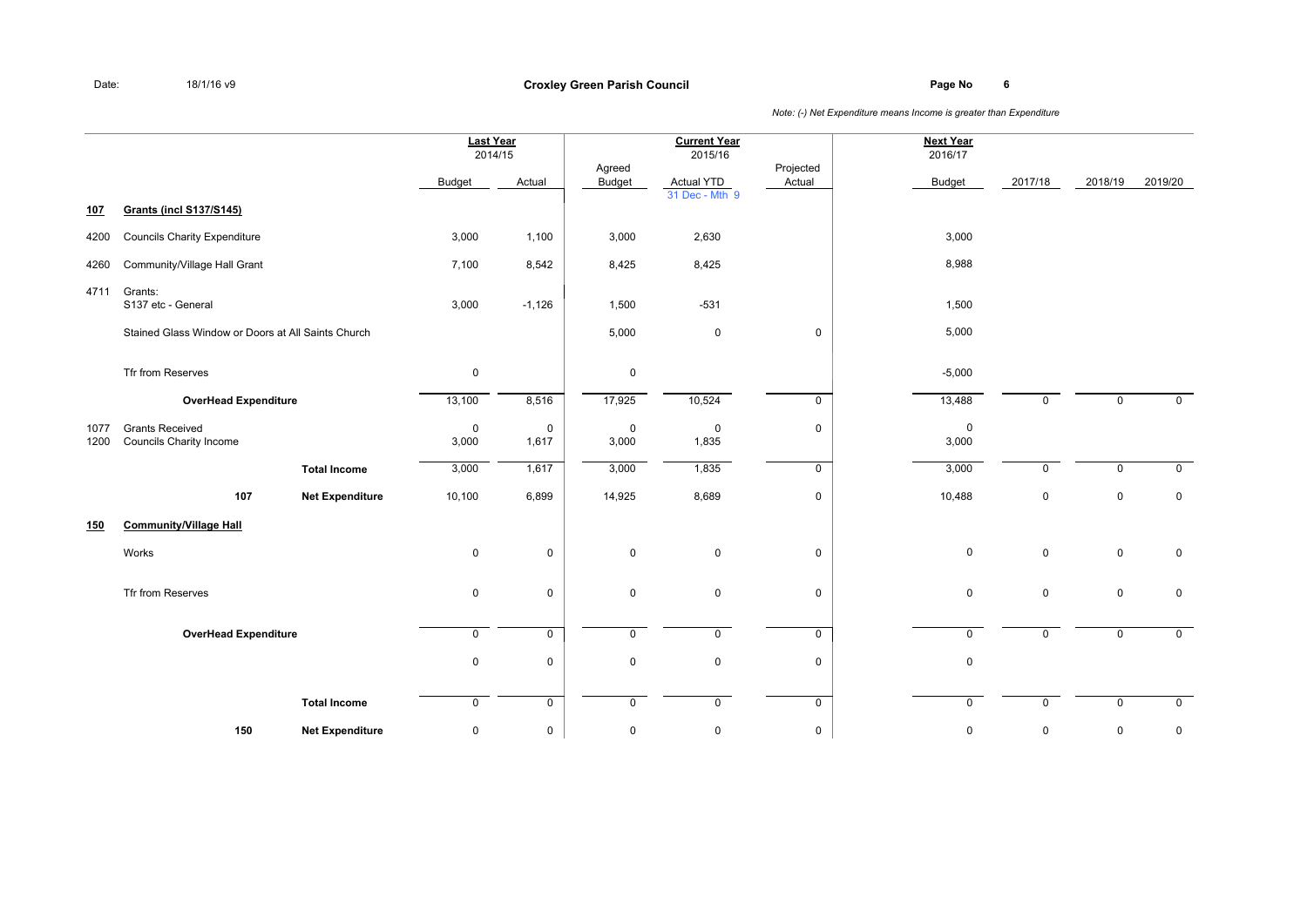# **Page No <sup>7</sup> Croxley Green Parish Council**

|            |                                           |               | <b>Last Year</b><br>2014/15 | Agreed        | <b>Current Year</b><br>2015/16 | Projected   | <b>Next Year</b><br>2016/17 |             |         |         |
|------------|-------------------------------------------|---------------|-----------------------------|---------------|--------------------------------|-------------|-----------------------------|-------------|---------|---------|
|            |                                           | <b>Budget</b> | Actual                      | <b>Budget</b> | <b>Actual YTD</b>              | Actual      | <b>Budget</b>               | 2017/18     | 2018/19 | 2019/20 |
| <u>199</u> | F & A Capital & Projects                  |               |                             |               | 31 Dec - Mth 9                 |             |                             |             |         |         |
| 4175       | Sale of Assets                            | 0             |                             | $\Omega$      | 0                              |             | $\mathbf 0$                 |             |         |         |
| 4823       | Tfr to Vehicle Repl Fund                  | 4,000         | 4,000                       | 4,000         | $\mathbf 0$                    | 4,000       | 4,000                       |             |         |         |
| 4824       | Tfr to Equipt Repl Fund                   | 3,000         | 3,000                       | 3,000         | $\Omega$                       | 3,000       | 3,000                       |             |         |         |
| 4873       | Tfr from Vehicle Repl Fund                | 0             | 0                           | $\Omega$      | $\Omega$                       |             | $\Omega$                    |             |         |         |
| 4874       | Tfr from Equipt Repl Fund                 | $\mathbf 0$   | $\mathbf 0$                 | $\Omega$      | $\mathbf 0$                    |             | 0                           |             |         |         |
| 4901       | CAP F & A - Eqpt Purchase:-               | $\mathbf 0$   | $\Omega$                    | $\Omega$      | $\mathbf 0$                    |             | 0                           |             |         |         |
| c4046      | Replacement gazebo                        |               |                             | 490           | $\mathbf 0$                    | c4046/101   |                             |             |         |         |
| c4046/     | Four folding tables                       |               |                             | 160           | $\mathbf 0$                    | c4046/101   |                             |             |         |         |
|            | <b>Virtual Notice Board</b>               |               |                             | $\mathbf 0$   | $\mathbf 0$<br>$\vee$          | $\mathbf 0$ | $\mathbf 0$                 |             |         |         |
|            | <b>Annual Civic Award</b>                 |               |                             |               |                                | 300         | 200                         |             |         |         |
|            | Depot Extension (Plans)                   | 3,000         |                             | 3,000         | $\mathbf 0$                    |             | 3,000                       |             |         | 15,000  |
|            | Trf from Reserves (Depot Extension Plans) | $-3,000$      |                             | $-3,000$      |                                |             | $-3,000$                    |             |         |         |
|            | Depot Extension                           | 0             |                             | $\Omega$      | 0                              |             | 0                           |             | 15,000  |         |
| 4903       | CAP F&A New Village Centre                |               |                             |               | $\Omega$                       |             |                             |             |         |         |
| 4963       | PCSO Funding                              | 28,500        | 28,500                      | 28,500        | 14,250                         | 28,500      | 28,500                      |             |         |         |
|            |                                           | 0             |                             |               |                                |             | 0                           |             |         |         |
|            | <b>OverHead Expenditure</b>               | 35,500        | 35,500                      | 36,150        | 14,250                         | 35,800      | 35,700                      | $\mathbf 0$ | 15,000  | 15,000  |
|            | 199<br><b>Net Expenditure</b>             | 35,500        | 35,500                      | 36,150        | 14,250                         | 35,800      | 35,700                      | 0           | 15,000  | 15,000  |
|            |                                           |               |                             |               |                                |             |                             |             |         |         |
|            | Finance & Administration - Expenditure    | 221,307       | 219,371                     | 234,372       | 143,345                        | 199,050     | 249,138                     | 1,250       | 16,250  | 16,250  |
|            | Income                                    | 275,187       | 272,720                     | 286,232       | 283,605                        | 282,142     | 292,938                     | 10          | 10      | 10      |
|            | <b>Net Expenditure</b>                    | $-53,880$     | $-53,349$                   | $-51,860$     | $-140,260$                     | $-83,092$   | $-43,800$                   | 1,240       | 16,240  | 16,240  |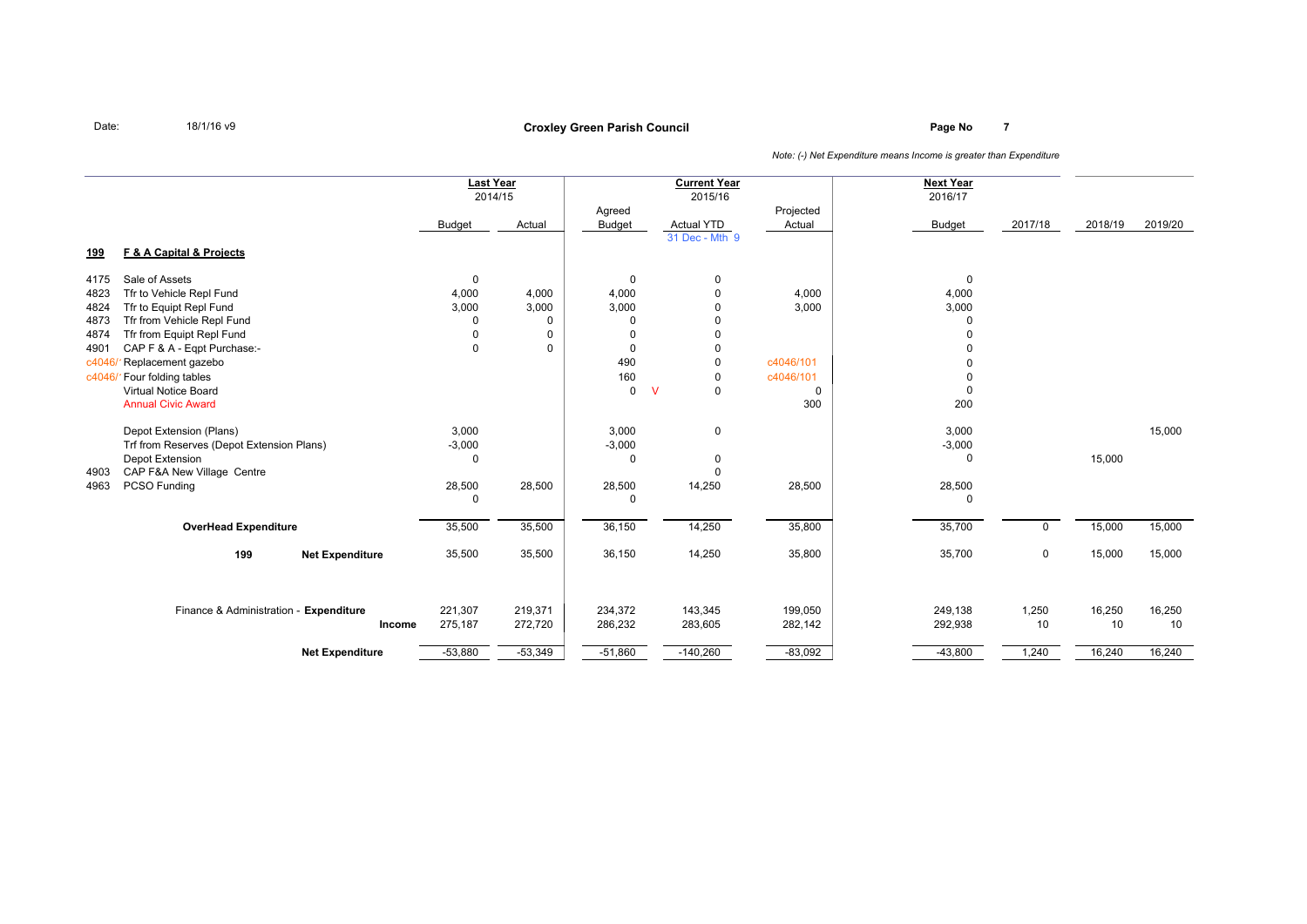# **Page No <sup>8</sup> Croxley Green Parish Council**

|      |                                  | Last Year<br>2015/16 |        |                  | <b>Current Year</b><br>2015/16      |                     | <b>Next Year</b><br>2016/17 |         |             |         |
|------|----------------------------------|----------------------|--------|------------------|-------------------------------------|---------------------|-----------------------------|---------|-------------|---------|
|      |                                  | Budget               | Actual | Agreed<br>Budget | <b>Actual YTD</b><br>31 Dec - Mth 9 | Projected<br>Actual | Budget                      | 2017/18 | 2018/19     | 2019/20 |
|      | <b>Environment &amp; Amenity</b> |                      |        |                  |                                     |                     |                             |         |             |         |
| 202  | <b>The Green</b>                 |                      |        |                  |                                     |                     |                             |         |             |         |
| 4042 | <b>Equipment Maintenance</b>     | $\mathbf 0$          | 0      | 0                | $\mathbf 0$                         | 0                   | 0                           | 0       | $\mathbf 0$ | 0       |
|      | Fly tipping                      |                      |        |                  |                                     |                     | 500                         | 500     | 500         | 500     |
|      |                                  |                      |        |                  |                                     |                     |                             |         |             |         |
|      | <b>OverHead Expenditure</b>      |                      |        |                  |                                     |                     | 500                         | 500     | 500         | 500     |
|      | 202<br><b>Net Expenditure</b>    | 0                    | 0      | 0                | $\mathbf 0$                         | $\mathbf 0$         | 500                         | 500     | 500         | 500     |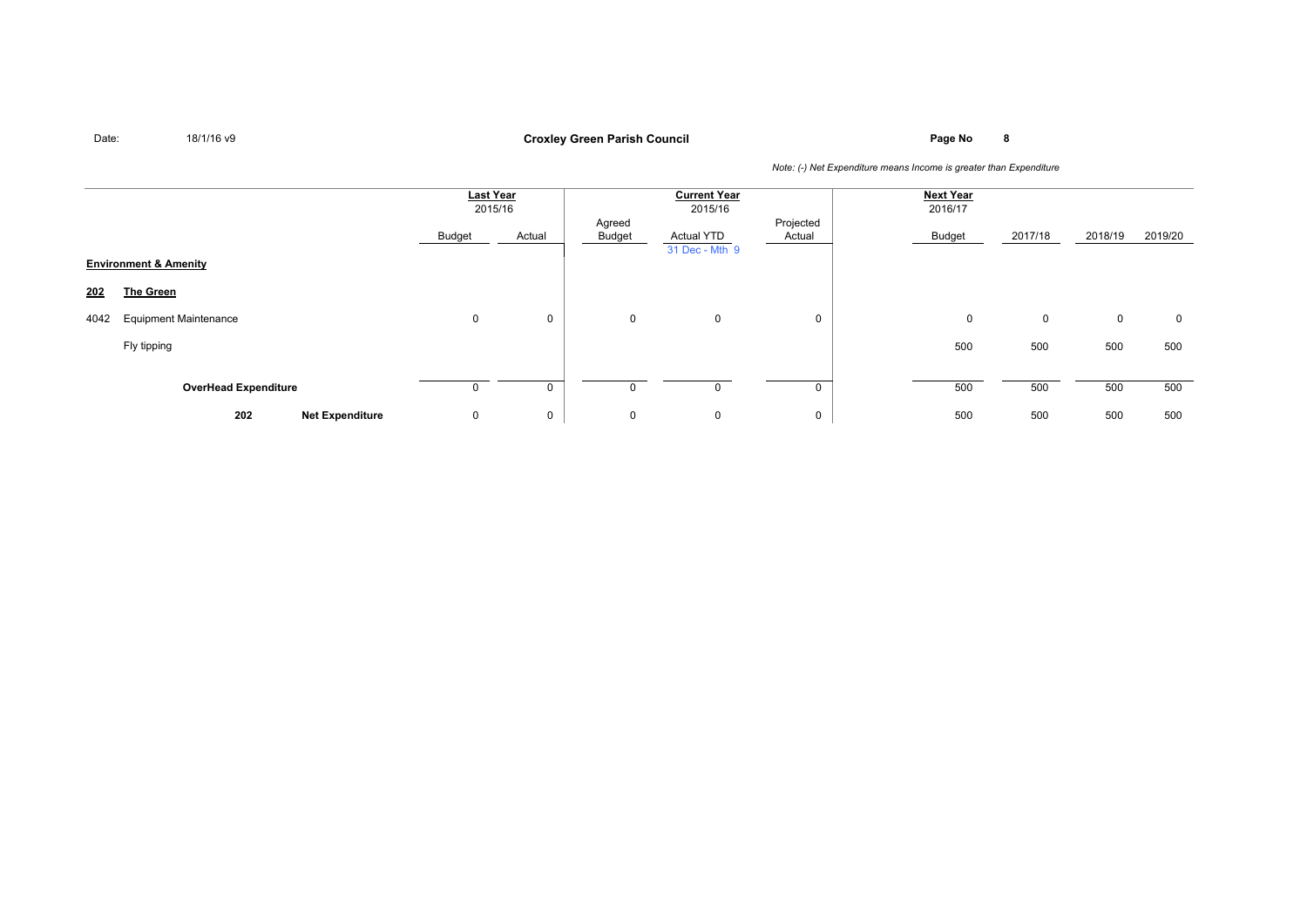### **Page No <sup>9</sup> Croxley Green Parish Council**

|      |                                                          |                                                                      | <b>Last Year</b><br>2014/15 |        | Agreed        | <b>Current Year</b><br>2015/16 | Projected | <b>Next Year</b><br>2016/17 |             |             |             |
|------|----------------------------------------------------------|----------------------------------------------------------------------|-----------------------------|--------|---------------|--------------------------------|-----------|-----------------------------|-------------|-------------|-------------|
|      |                                                          |                                                                      | <b>Budget</b>               | Actual | <b>Budget</b> | Actual YTD                     | Actual    | <b>Budget</b>               | 2017/18     | 2018/19     | 2019/20     |
|      |                                                          |                                                                      |                             |        |               | 31 Dec - Mth 9                 |           |                             |             |             |             |
| 203  | Open Spaces & Trees                                      |                                                                      |                             |        |               |                                |           |                             |             |             |             |
| 4037 | Grounds Maintenance                                      |                                                                      | 0                           |        | 0             |                                | 0         | 0                           | 0           | 0           | 0           |
| 4038 | <b>Maintenance Contracts</b>                             |                                                                      | 0                           |        | 0             |                                | 0         | $\Omega$                    | $\mathbf 0$ | 0           | $\mathbf 0$ |
| 4048 | Plants, Shrubs & Trees - General                         |                                                                      | 1,000                       | 126    | 500           |                                | 0         | 500                         | 500         | 500         | 500         |
| 4049 | Dog Hygiene                                              |                                                                      | 10,000                      | 13,038 | 10,000        | 8,953                          | 11,937    | 10,000                      | 10,000      | 10,000      | 10,000      |
|      | - Disposal<br>- Bags                                     | £4.146<br>$\rightarrow$ At mth x<br>£1,064<br>$\rightarrow$ At mth x |                             |        |               |                                |           |                             |             |             |             |
| 4699 | <b>Stones Orchard Fund</b>                               | - Hedging                                                            | 3,000                       | 230    | 1,000         | 27                             | 27        | 1,500                       | 500         |             |             |
|      |                                                          | - Hedge Consult<br>- Trees                                           | 0<br>$\Omega$               |        | 500           |                                | $\Omega$  | 0                           |             |             |             |
|      |                                                          | - Projects                                                           | 1,000                       |        | 1,000         |                                | 0         | 1,000                       | 1,000       | 1,000       | 1,000       |
|      | From Reserves (ex Projects 2015)                         |                                                                      |                             |        |               |                                |           | $-1,000$                    |             |             |             |
|      | From Reserves (ex Plants. Shrubs & Trees - General 2014) |                                                                      | $-3,000$                    |        | $-500$        |                                |           | $-500$                      |             |             |             |
|      | From Reserves (ex Hedging 2014)                          |                                                                      |                             |        | $-1000$       |                                |           | $-1,000$                    | $-1000$     | $-1000$     |             |
|      | <b>OverHead Expenditure</b>                              |                                                                      | 12,000                      | 13,394 | 11,500        | 8,980                          | 11,964    | 10,500                      | 11,000      | 10,500      | 11,500      |
| 1077 | <b>Grants Received</b>                                   |                                                                      | $\mathbf 0$                 | 405    | 0             | $\mathbf 0$                    | 0         | $\mathbf 0$                 | $\mathbf 0$ | $\mathbf 0$ | $\mathbf 0$ |
| 10   | Dog Bag Donations                                        |                                                                      |                             |        |               |                                |           | 200                         |             |             |             |
|      |                                                          | <b>Total Income</b>                                                  | $\mathbf 0$                 | 405    | 0             | $\Omega$                       | 0         | 200                         | $\Omega$    | $\mathbf 0$ | $\mathbf 0$ |
|      | 203                                                      | <b>Net Expenditure</b>                                               | 12,000                      | 12,989 | 11,500        | 8,980                          | 11,964    | 10,300                      | 11,000      | 10,500      | 11,500      |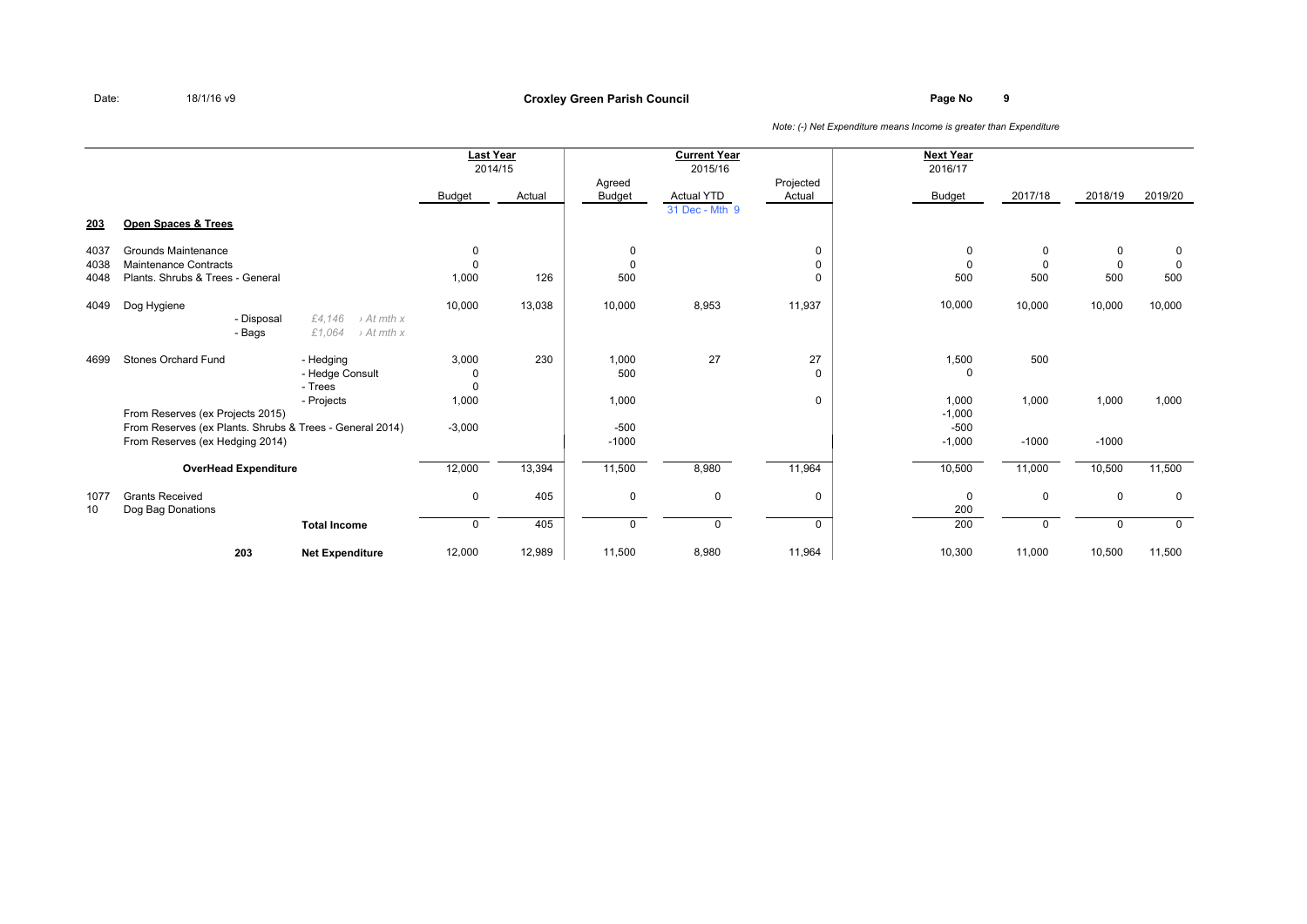### **Page No <sup>10</sup> Croxley Green Parish Council**

|            |                                      |                        |               | <b>Last Year</b><br>2014/15 |                         | <b>Current Year</b><br>2015/16 |                     | <b>Next Year</b><br>2016/17 |             |             |                |
|------------|--------------------------------------|------------------------|---------------|-----------------------------|-------------------------|--------------------------------|---------------------|-----------------------------|-------------|-------------|----------------|
|            |                                      |                        | <b>Budget</b> | Actual                      | Agreed<br><b>Budget</b> | <b>Actual YTD</b>              | Projected<br>Actual | <b>Budget</b>               | 2017/18     | 2018/19     | 2019/20        |
| <u>211</u> | <b>Events/Projects</b>               |                        |               |                             |                         | 31 Dec - Mth 9                 |                     |                             |             |             |                |
| 4601       | <b>Garden Competition</b>            |                        | $\mathbf 0$   |                             | 0                       |                                | $\mathbf 0$         | $\mathbf 0$                 |             |             |                |
| 4602       | Quiz Night                           |                        | 50            |                             | 50                      |                                |                     | 50                          |             |             |                |
| 4604       | Campaigns & Comps.                   |                        | $\mathbf 0$   |                             | $\mathbf 0$             |                                |                     | $\mathbf 0$                 |             |             |                |
| 4605       | Christmas Lights                     |                        | 8,500         | 8,772                       | 9,500                   | $\mathsf{V}$<br>8,940          |                     | 8,500                       |             |             |                |
| 4610       | Fireworks on Green                   |                        | 4,500         | 4,425                       | 5,000                   | 50                             |                     | 5,000                       |             |             |                |
| 4611       | Senior Citizens Seaside/Outing       |                        | 1,200         | 1,060                       | 1,200                   | 1,100                          |                     | 1,200                       | 1,200       | 1,200       |                |
| 4615       | Library Xmas Tree (External)         |                        | 500           | 640                         | 500                     | 541                            |                     | 500                         |             |             |                |
| 4616       | Picnic in the Park                   |                        | $\mathbf 0$   |                             | 500                     |                                |                     | $\mathbf 0$                 | $\mathbf 0$ | $\mathbf 0$ |                |
| 4617       | Wassail                              |                        | 250           | 100                         | 150                     |                                |                     | 150                         | 150         | 150         |                |
| 4618       | Dog Show                             |                        | 250           |                             | 200                     | 50                             |                     | 200                         | 200         | 200         |                |
| 4619       | Local Travel Map                     |                        | 1,000         |                             | 1,000                   |                                |                     | 1,000                       |             |             |                |
| 4620       | <b>Bird Boxes</b>                    |                        | 150           | 205                         | 150                     |                                |                     | 150                         | 150         | 150         |                |
| 4621       | Ponds                                |                        | 1,000         | 1,000                       | $\mathbf 0$             | $-1,000$                       |                     | $\mathbf 0$                 |             |             |                |
|            | Remembrance Day -Brass Band          |                        |               |                             |                         |                                |                     | 250                         | 250         | 250         |                |
| 4622       | Poppies on The Green                 |                        |               |                             | 230                     | 230                            | 230                 | 250                         | 150         |             |                |
| 4700       | Projects (Brass Band WW1)            |                        |               | 350                         |                         |                                |                     |                             |             |             |                |
|            | The Great Pram Race                  |                        |               |                             |                         |                                |                     | 500                         | 500         | 500         |                |
|            | Tfr from Reserves                    |                        | 0             |                             | $\mathbf 0$             |                                | $\mathbf 0$         | $\mathbf 0$                 |             |             |                |
| 4877       |                                      |                        |               |                             |                         |                                |                     |                             |             |             |                |
| 4878       | Tfr from Reserves (Local Travel Map) |                        | 0             |                             | $-1,000$                |                                | $-1,000$            | $-1,000$                    |             |             |                |
|            | <b>OverHead Expenditure</b>          |                        | 17,400        | 16,552                      | 17,480                  | 9,911                          | $-770$              | 16,750                      | 2,600       | 2,450       | $\mathbf 0$    |
|            |                                      |                        |               |                             |                         |                                |                     |                             |             |             |                |
| 1077       | <b>Grants and Donatons Received</b>  |                        | $\mathbf 0$   |                             | $\mathbf 0$             | $\mathbf 0$                    | $\mathbf 0$         | $\mathbf 0$                 |             |             |                |
|            | 1078(2! Flowers for Croxley Income   |                        | $\mathbf 0$   |                             | $\mathbf 0$             | $\overline{0}$                 | $\mathbf 0$         | $\mathbf 0$                 | $\mathbf 0$ | $\mathbf 0$ | $\mathbf 0$    |
|            | 1079(2! Play Area Income             |                        | $\Omega$      |                             | $\mathbf 0$             | $\mathbf 0$                    | $\mathbf 0$         | $\mathbf 0$                 |             |             |                |
|            | 1080(2! Miscellaneous Income         |                        | $\Omega$      |                             | $\Omega$                | $\Omega$                       | $\mathbf 0$         | 0                           |             |             |                |
|            |                                      | <b>Total Income</b>    | $\mathsf{O}$  | $\mathsf 0$                 | $\mathbf 0$             | $\mathbf 0$                    | $\mathbf 0$         | $\mathbf 0$                 | $\mathbf 0$ | 0           | $\overline{0}$ |
|            |                                      |                        |               |                             |                         |                                |                     |                             |             |             |                |
|            | 211                                  | <b>Net Expenditure</b> | 17,400        | 16,552                      | 17,480                  | 9,911                          | $-770$              | 16,750                      | 2,600       | 2,450       | $\mathbf 0$    |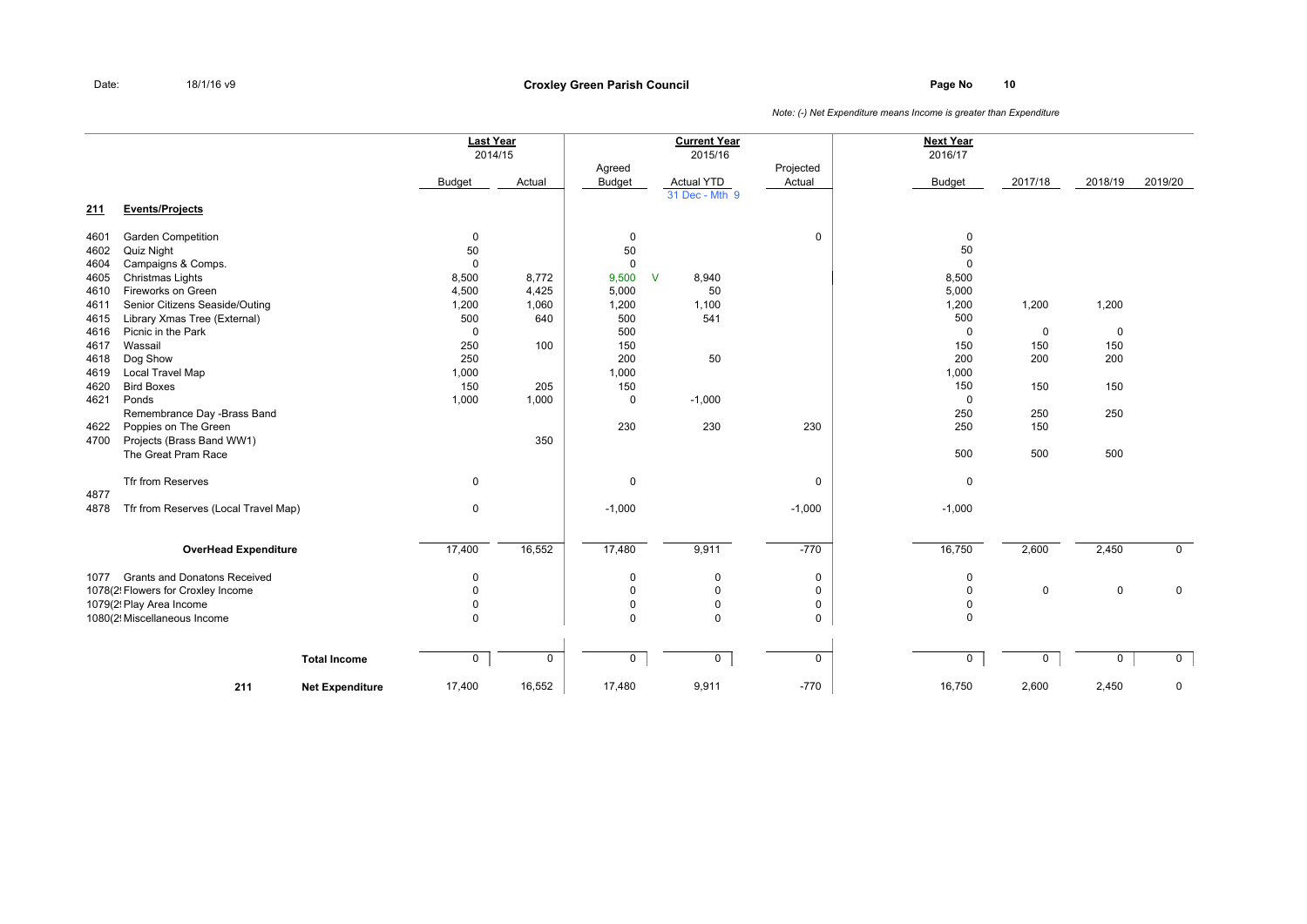**Page No <sup>11</sup> Croxley Green Parish Council**

|                      |                                                                      | <b>Last Year</b><br>2014/15 |          | <b>Current Year</b><br>2015/16 |                                     |                     | <b>Next Year</b><br>2016/17 |              |             |              |
|----------------------|----------------------------------------------------------------------|-----------------------------|----------|--------------------------------|-------------------------------------|---------------------|-----------------------------|--------------|-------------|--------------|
| 221                  | <u>MSC</u>                                                           | Budget                      | Actual   | Agreed<br>Budget               | <b>Actual YTD</b><br>31 Dec - Mth 9 | Projected<br>Actual | <b>Budget</b>               | 2017/18      | 2018/19     | 2019/20      |
| 4042<br>4830<br>4880 | <b>Equipment Maintenance</b><br>Tfr to MSC Fund<br>Tfr from MSC Fund | 1000<br>0<br>0              | $-100$   | 1000<br>0<br>0                 | $\Omega$<br>0                       | 0<br>0<br>0         | 1,000<br>$\Omega$<br>0      |              |             |              |
|                      | <b>OverHead Expenditure</b>                                          | 1,000                       | $-100$   | 1,000                          |                                     |                     | 1,000                       | <sup>0</sup> | 0           | $\mathbf{0}$ |
| 1063                 | MSC 2/3 TRDC Contribution to Repairs                                 | 0                           | $\Omega$ | 0                              | $\mathbf 0$                         | 0                   | 0                           | $\mathbf 0$  | 0           | $\mathbf 0$  |
|                      | 221<br><b>Net Expenditure</b>                                        | 1,000                       | $-100$   | 1,000                          | 0                                   | 0                   | 1,000                       | $\mathbf{0}$ | $\mathbf 0$ | $\mathbf 0$  |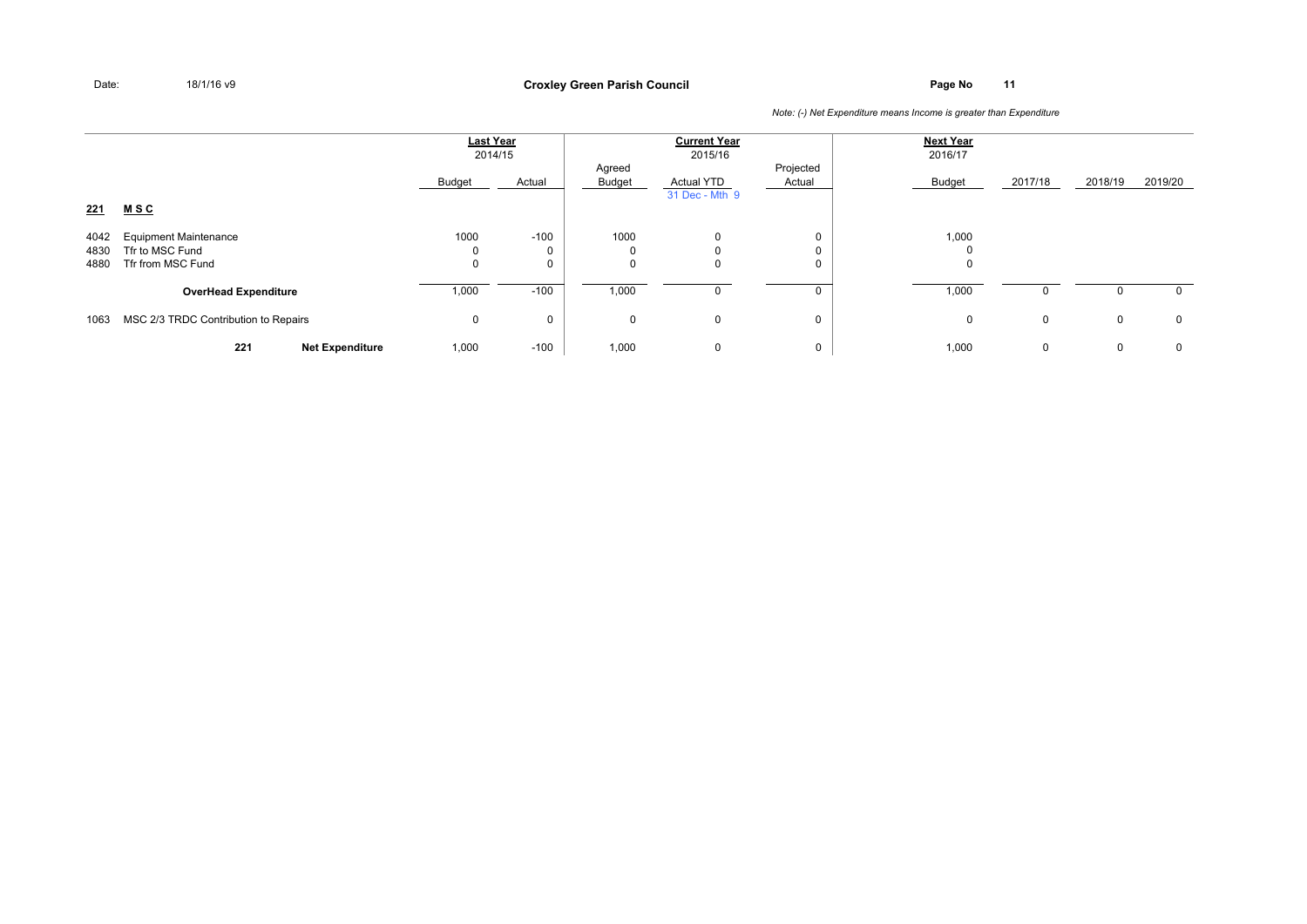### **Page No <sup>12</sup> Croxley Green Parish Council**

|              |                                                                                          | <b>Last Year</b> | 2014/15     |                         | <b>Current Year</b><br>2015/16 |                     |              | <b>Next Year</b><br>2016/17 |             |             |             |
|--------------|------------------------------------------------------------------------------------------|------------------|-------------|-------------------------|--------------------------------|---------------------|--------------|-----------------------------|-------------|-------------|-------------|
|              |                                                                                          | <b>Budget</b>    | Actual      | Agreed<br><b>Budget</b> | <b>Actual YTD</b>              | Projected<br>Actual |              | <b>Budget</b>               | 2017/18     | 2018/19     | 2019/20     |
| 299          | <b>E &amp; A Capital &amp; Projects</b>                                                  |                  |             |                         | 31 Dec - Mth 9                 |                     |              |                             |             |             |             |
| 4932         | <b>War Memorial</b>                                                                      | 200              | 0           | 200                     | $\mathbf 0$                    | $\mathbf 0$         |              | 200                         |             |             |             |
| 4934         | Flowers in Croxley                                                                       | $\Omega$         | 0           | $\mathbf 0$             | $\Omega$                       | $\mathbf 0$         |              | $\Omega$                    |             |             |             |
| 4935         | Project - Village Signs                                                                  | 0                | $\Omega$    | $\Omega$                | $\Omega$                       | 0                   |              | $\Omega$                    |             |             |             |
| 4936         | <b>School Gardening Clubs</b>                                                            | $\mathbf 0$      | 0           | $\Omega$                | $\Omega$                       | $\mathbf 0$         |              | $\Omega$                    |             |             |             |
| 4937         | Development of Play Areas                                                                | 7,000            | 7,000       | 5,000                   | $\Omega$                       | 5,000               | (to EM Res.) | $\mathbf 0$                 |             |             |             |
| 4938         | <b>Brown Bin Caddy Liners</b>                                                            | 180              | 640         | 180                     | 640                            | 320                 |              | 250                         |             |             |             |
| 4970         | Stop Parking on Green Initiative                                                         | 2,500<br>2,250   | 790         | $\Omega$<br>1,460       | $\Omega$<br>$\Omega$           | 0                   |              | 0<br>1,460                  |             |             |             |
| 4961<br>4969 | Commemorative Plaques on oak trees<br>Canal Adoption Scheme/Towing Path works            | 1,500            | 62          | 500                     | $\Omega$                       | $\mathbf 0$<br>100  |              | 400                         | 400         | 400         |             |
| 4940         | <b>Local Market</b>                                                                      | 250              |             | 300                     | 221                            | 300                 |              | 300                         | 300         | 300         |             |
| 4933         | Information Board - Stones Orchard                                                       | 0                |             | 1,000                   |                                | 0                   |              | 1,000                       |             |             |             |
| 4972         | WW2 VE/VJ Commemorative Service                                                          | $\mathbf 0$      |             | $\mathbf{0}$            | 250<br>$\mathsf{V}$            | $\Omega$            |              | $\mathbf 0$                 |             |             |             |
|              | Defribrillators - new                                                                    |                  |             |                         |                                | 1,300               |              | 1,500                       |             |             |             |
|              | Defribrillators - Maintenance                                                            |                  |             |                         |                                |                     |              | 500                         |             |             |             |
| 4831         | Tranfer to Reserves Play Area)                                                           |                  |             | 0                       |                                | 0                   |              | 0                           |             |             |             |
|              | Tranfer from Reserves (ex War memorial 2014)                                             |                  |             | $-200$                  |                                | $\mathbf 0$         |              | $-200$                      |             |             |             |
|              | Tranfer from Reserves (ex Market 2014)                                                   |                  |             | $-250$                  |                                | 0                   |              | $-300$                      |             |             |             |
|              | Tranfer from Reserves (ex tree plaques)<br>Tranfer from Reserves (ex Info Board 2005/06) | $\mathbf 0$      |             | $-1,460$<br>$-1,000$    |                                | 0<br>$\Omega$       |              | $-1,460$<br>$-1,000$        |             |             |             |
|              |                                                                                          |                  |             |                         |                                |                     |              |                             |             |             |             |
|              | <b>OverHead Expenditure</b>                                                              | 13,880           | 8,492       | 5,730                   | 1,111                          | 7,020               |              | 2,650                       | 700         | 700         | $\mathbf 0$ |
|              | 299<br><b>Net Expenditure</b>                                                            | 13,880           | 8,492       | 5,730                   | 1,111                          | 7,020               |              | 2,650                       | 700         | 700         | $\mathbf 0$ |
| 1077         | <b>Grants and Donatons Received</b>                                                      | $\mathbf 0$      | $\mathbf 0$ | $\mathbf 0$             | $\mathbf 0$                    | $\mathbf 0$         |              | $\mathbf 0$                 | $\mathbf 0$ | $\mathbf 0$ |             |
| 1082         | Brown Bin Caddy Liners                                                                   | 400              | 715         | 400                     | 935                            |                     |              | 400                         |             |             |             |
|              | <b>Environment &amp; Amenity - Expenditure</b>                                           | 44,280           | 38,338      | 35,710                  | 20,002                         | 18,214              |              | 31,400                      | 14,800      | 14,150      | 12,000      |
|              | Income                                                                                   | 400              | 1,120       | 400                     | 935                            | $\mathbf 0$         |              | 600                         | 0           | $\mathbf 0$ | $\mathbf 0$ |
|              | <b>Net Expenditure</b>                                                                   | 43,880           | 37,218      | 35,310                  | 19,067                         | 18,214              |              | 30,800                      | 14,800      | 14,150      | 12,000      |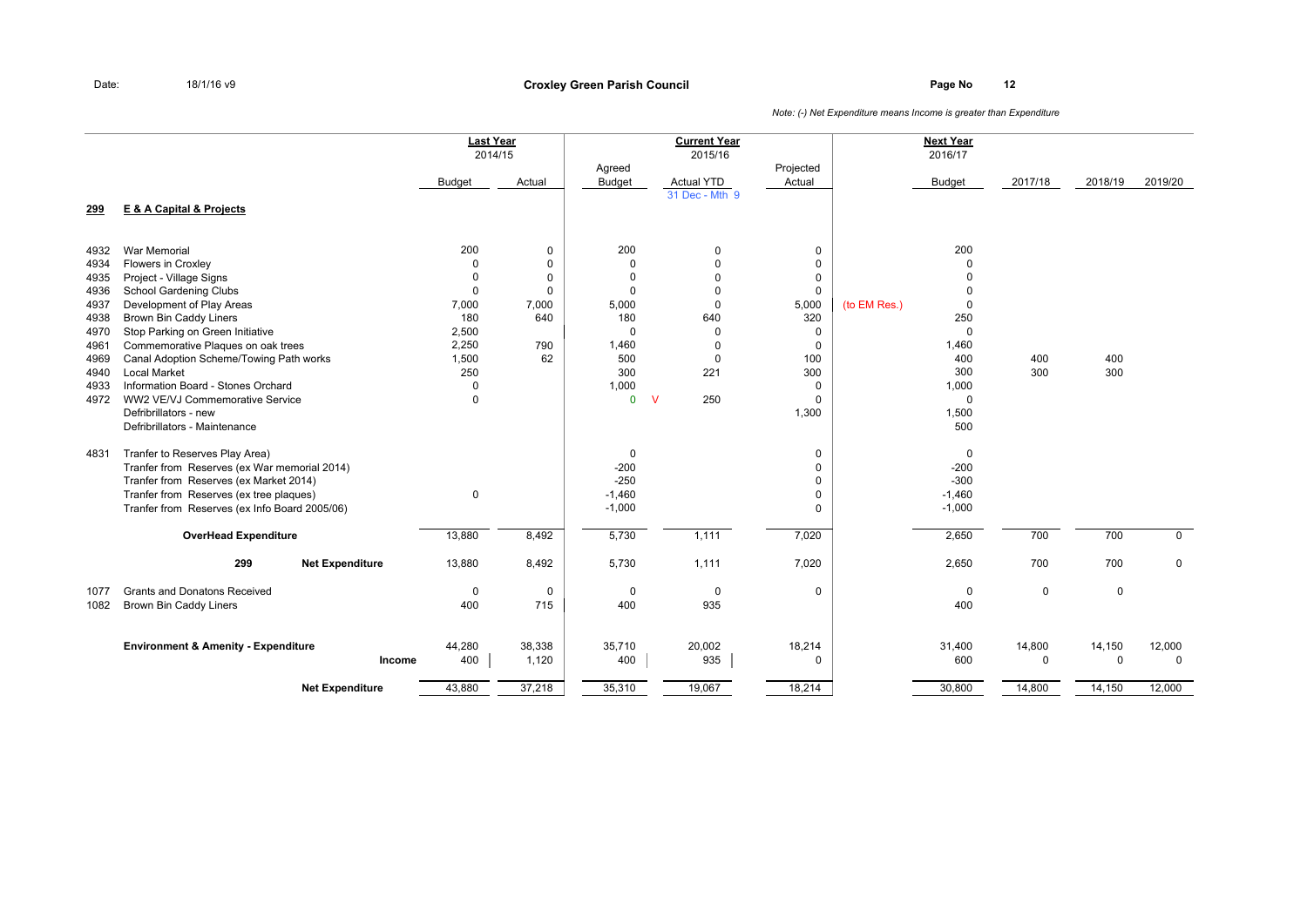**Page No <sup>13</sup> Croxley Green Parish Council**

|                                   |                                            | <b>Last Year</b><br>2014/15 |        | <b>Current Year</b><br>2015/16 |                |        | <b>Next Year</b><br>2016/17 |         |         |             |
|-----------------------------------|--------------------------------------------|-----------------------------|--------|--------------------------------|----------------|--------|-----------------------------|---------|---------|-------------|
|                                   |                                            |                             |        | Projected<br>Agreed            |                |        |                             |         |         |             |
|                                   |                                            | Budget                      | Actual | Budget                         | Actual YTD     | Actual | Budget                      | 2017/18 | 2018/19 | 2019/20     |
|                                   |                                            |                             |        |                                | 31 Dec - Mth 9 |        |                             |         |         |             |
| <b>Planning &amp; Development</b> |                                            |                             |        |                                |                |        |                             |         |         |             |
| <u>301</u>                        | Roads & Street Furniture                   |                             |        |                                |                |        |                             |         |         |             |
| 4042                              | <b>Equipment Maintenance</b>               | 0                           | 0      | 0                              | 0              | 0      | 0                           |         |         |             |
| 4043                              | Salt Bins/Salt                             | 500                         | 90     | 500                            |                |        | 500                         |         |         |             |
| 4047                              | Footpath Maintenance                       | 1,000                       |        | 1,000                          |                |        | 1,000                       |         |         |             |
| 4050                              | <b>Bus Shelters</b>                        | 100                         |        | 100                            | 0              |        | 100                         |         |         |             |
| 4056                              | <b>Street Trees</b>                        | 0                           |        | 2,000                          | 0              | 0      | 2,000                       | 2,000   | 2,000   |             |
|                                   | CMS Grant for Footpath Maint               | $-1,000$                    | 0      | $-1,000$                       | $\mathbf 0$    | 0      | $-1,000$                    |         |         |             |
|                                   | Tfr from Reserves (ex Salt Bins/Salt 2014) |                             |        | -500                           | 0              | 0      | $-500$                      |         |         |             |
|                                   | Tfr from Reserves ex Equipment Maint       | 0                           | 0      | $\Omega$                       | 0              |        |                             |         |         |             |
|                                   | From Reserves (ex Street Trees -2015)      | $\pmb{0}$                   | 0      | $-500$                         | $\mathbf 0$    | 0      | $-2,000$                    |         |         |             |
|                                   | <b>OverHead Expenditure</b>                | 600                         | 90     | 1,600                          | 0              | 0      | 100                         | 2,000   | 2,000   | $\mathbf 0$ |
|                                   | 301<br><b>Net Expenditure</b>              | 600                         | 90     | 1,600                          | $\mathbf 0$    | 0      | 100                         | 2,000   | 2,000   | $\mathbf 0$ |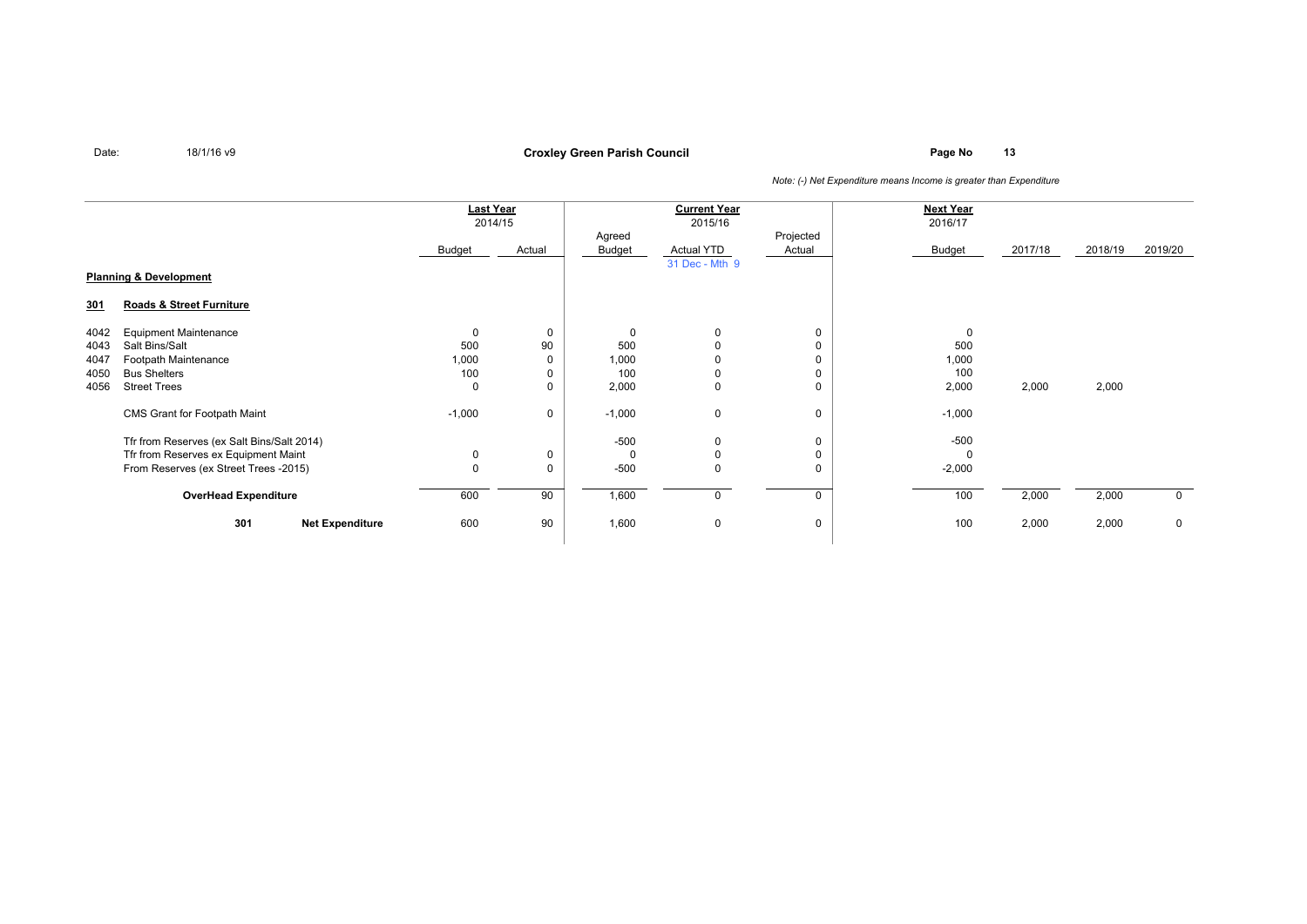**Page No <sup>14</sup> Croxley Green Parish Council**

|      |                             |                                 | <u>Last Year</u><br>2014/15 |                         | <b>Current Year</b><br>2015/16      | <b>Next Year</b><br>2016/17 |        |         |         |         |
|------|-----------------------------|---------------------------------|-----------------------------|-------------------------|-------------------------------------|-----------------------------|--------|---------|---------|---------|
|      |                             | Budget                          | Actual                      | Agreed<br><b>Budget</b> | <b>Actual YTD</b><br>31 Dec - Mth 9 | Projected<br>Actual         | Budget | 2017/18 | 2018/19 | 2019/20 |
| 302  | <b>Community Bus</b>        |                                 |                             |                         |                                     |                             |        |         |         |         |
| 4702 | <b>Community Bus</b>        | 6,900                           | 5,720                       | 6,900                   | 4,550                               | 6,900                       | 6,900  | 6,900   | 6,900   | 6,900   |
|      | <b>OverHead Expenditure</b> | 6,900                           | 5,720                       | 6,900                   | 4,550                               | 6,900                       | 6,900  | 6,900   | 6,900   | 6,900   |
|      | 302                         | 6,900<br><b>Net Expenditure</b> | 5,720                       | 6,900                   | 4,550                               | 6,900                       | 6,900  | 6,900   | 6,900   | 6,900   |